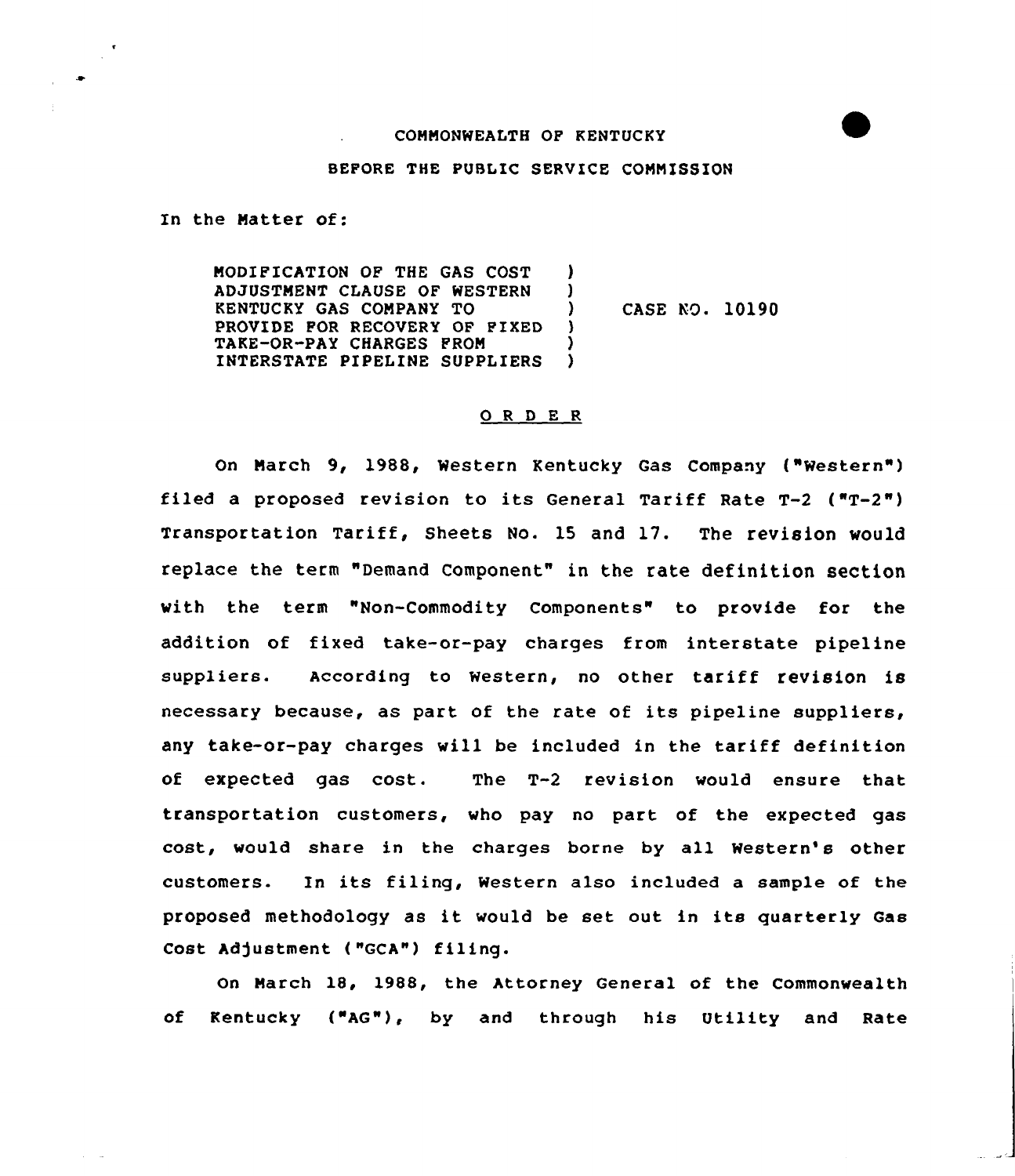Intervention Division, filed a Notion for Full Intervention in this proceeding. on Narch 21, 1988, the commission granted that Notion. On April 13, 1988, the AG submitted his position statement concerning Western's application. The AG's position is to accept whatever methodology of recovery the Commission should approve as proper, but to oppose the setting of any implementation date. According to the AG, the ultimate disposition of Western's pipeline suppliers' take-or-pay charges is still unknown and, therefore, the setting of any implementation date would be premature.

The commission, having considered the evidence of record and being advised, is of the opinion and finds that:

 $\overline{\phantom{a}}$ 

(1) The Federal Energy Regulatory Commission in Dockets No. RP 88-27-000 and RP 86-119-000, has been considering take-or-pay issues which deal directly with pipeline suppliers of Western. The Commission recognizes the fact that the outcome of these and other proceedings could result in the incurrence by Western of substantial take-or-pay liabilities.

(2) Western's replacement of "Demand Component" with "Non-Commodity Components" in its T-2 tariff vill not cause take-or-pay billings to be passed along prematurely. The proposed effective date of Nay 1, 1988, applies only to the tariff revision, not to the passing along of any cost which has not yet been incurred. Western's existing and proposed supporting calculations in its GCA filing clearly set out the origin of each cost that is passed along through the GCA, and Western will be required, as a routine matter, to provide proof of billing of any

 $-2-$